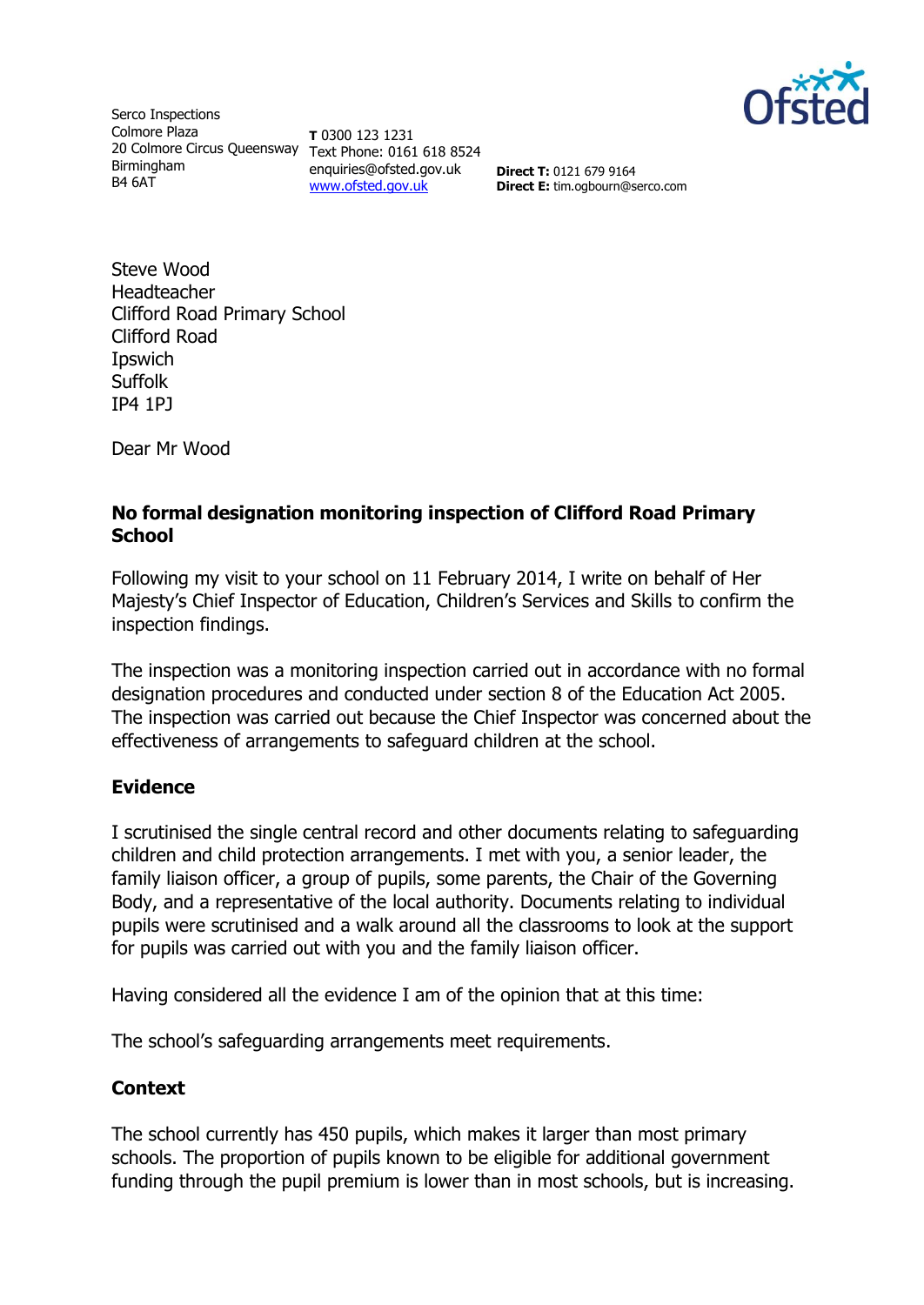The proportion of disabled pupils and those who have special educational needs supported at school action is a little above average. The proportion supported at school action plus or through a statement of special educational needs is broadly average. The proportion of pupils from minority ethnic groups and whose first language is believed not to be English is slightly below average. One teacher has left the school since the previous section 5 inspection.

# **Behaviour and safety of pupils**

Pupils' behaviour, as seen during the monitoring inspection in lessons, at break times and when they moved around the school, was good. This is because the school's good behaviour management systems are consistently applied by all adults, and teachers have high expectations of all pupils. All staff know the pupils well, and work effectively with the family liaison officer to make sure pupils feel safe and that most are ready to learn when they arrive.

# **The quality of leadership in and management of the school**

Leaders and managers take all reasonable steps to make sure the children are safe and well cared for while they are in the school. Pupils say they feel safe in school and the majority of parents who responded to Parent View think their children are safe. You and the deputy headteacher know the children and their families well and can show the progress all pupils make from their various starting points. If pupils are not making expected progress, staff can explain why this is the case and the impact of actions they are taking to help these pupils.

The family liaison officer has an exceptional knowledge of the most vulnerable children because she has developed good relationships with them and their families. Together with the special educational needs coordinator, learning mentor and teachers, she carefully monitors the ability of these pupils to settle into school, build friendships with other pupils and make good relationships with the adults who work with them. However, senior leaders have not given enough thought to how to make sure pupils who have emotional and behavioural difficulties are supported from when they leave their homes to their arrival at school, so they settle down quickly and are ready to learn.

The single central register of checks on staff's suitability to work with children meets requirements. All staff are trained in child protection procedures, and you and the family liaison officer are trained to train the other staff. There is a useful display in the staffroom detailing the school's safeguarding procedures, and all staff are clear about these. Where there are concerns about a child, the school keeps very detailed records of how matters are dealt with. Governors review the arrangements to safeguard pupils at least once a year, as required. They are kept well informed about pupils' welfare and are therefore able to hold senior leaders to account.